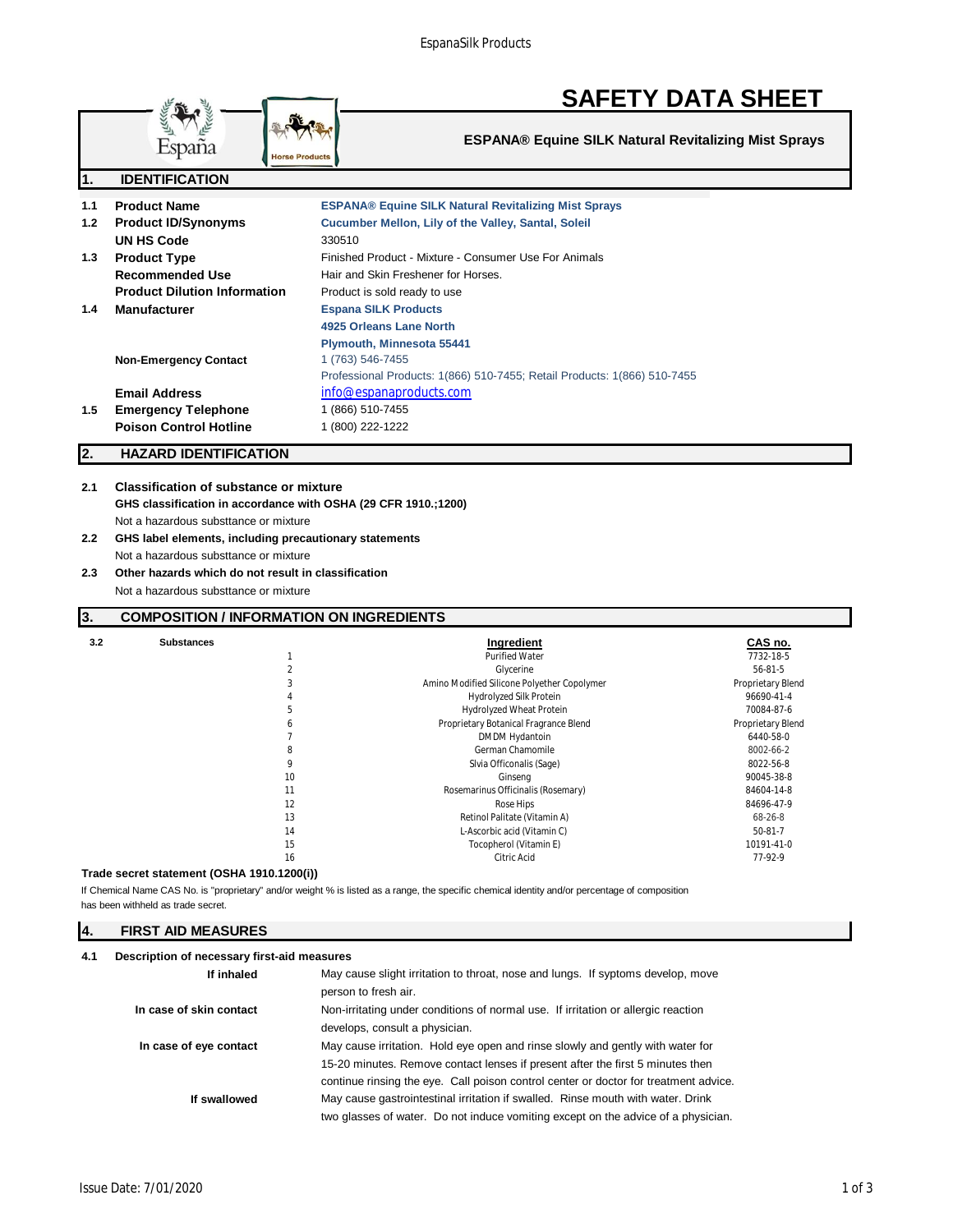# **5. FIRE - FIGHTING MEASURES**

# **5.1 Suitable extinguishing media**

Water and Foam.

**5.2 Specific hazards arising from the chemical** N/A

#### **5.3 Special protective actions for fire-fighters**

No special fire fighting equipment is required, however, self-contained breathing apparatus and protective clothing should be worn in fighting fires involving chemicals.

## **6. ACCIDENTAL RELEASE MEASURES**

**6.1 Personal Precautions, protective equipment and emergency procedures** None. **6.2 Environmental precautions** None, product is biodegradeable. **6.3 Methods and materials for containment and cleaning up** Wash up spill area.

#### **7. HANDLING AND STORAGE**

#### **7.1 Precautions for safe handling**

- Consider normal working environment. Use common sense precaution. **7.2 Conditions for safe storage, including any incompatibilities**
- Store in original, closed container.

## **8. EXPOSURE CONTROLS/PERSONAL PROTECTION**

## **8.3 Individual protection measures, such as personal protective equipment (PPE)**

Eye/face protection Wear splash goggles if contatct with liquid is likely. Skin protection Use rubber or neoprene gloves if necessary. Pespiratory protection Normal room ventilation.

## **9. PHYSICAL AND CHEMICAL PROPERTIES**

| Appearance/form                        | Milky liquid         |
|----------------------------------------|----------------------|
|                                        |                      |
| Odor                                   | Pleasant fragrance   |
| Odor threshold                         | Not available.       |
| pH value                               | $5.0 - 6.0$          |
| Melting/Freezing point                 | Not determined       |
| Boiling point/boiling range            | Not determined       |
| Flash point                            | Not determined       |
| Evaporation rate                       | Not determined       |
| Flammability (solid, gas)              | Not available.       |
| Upper/ lower flammability limit        | Not available.       |
| Vapor pressure                         | Not available.       |
| Vapor density                          | Not available.       |
| <b>Relative Density</b>                | Not available.       |
| Water solubility                       | Completely Soluable. |
| Solubility in other solvents           | Not available.       |
| Partition coefficient: n-octanol/water | Not available.       |
| Autoignition temperature               | Not available.       |
| Decomposition temperature              | Not available.       |

### **10. STABILITY AND REACTIVITY**

| 10.1 Reactivity                                               | Hazardous polymerization: will not occur. |
|---------------------------------------------------------------|-------------------------------------------|
| 10.2 Chemical stability                                       | Stable under normal conditions            |
| 10.3 Possibility of hazardous reactions                       | None known for mixture.                   |
| 10.4 Conditions to avoid                                      | None known for mixture.                   |
| 10.5 Materials to avoid                                       | None known for mixture.                   |
| 10.6 Hazardous Decomposition Products None known for mixture. |                                           |
|                                                               |                                           |

## **11. TOXICOLOGICAL INFORMATION**